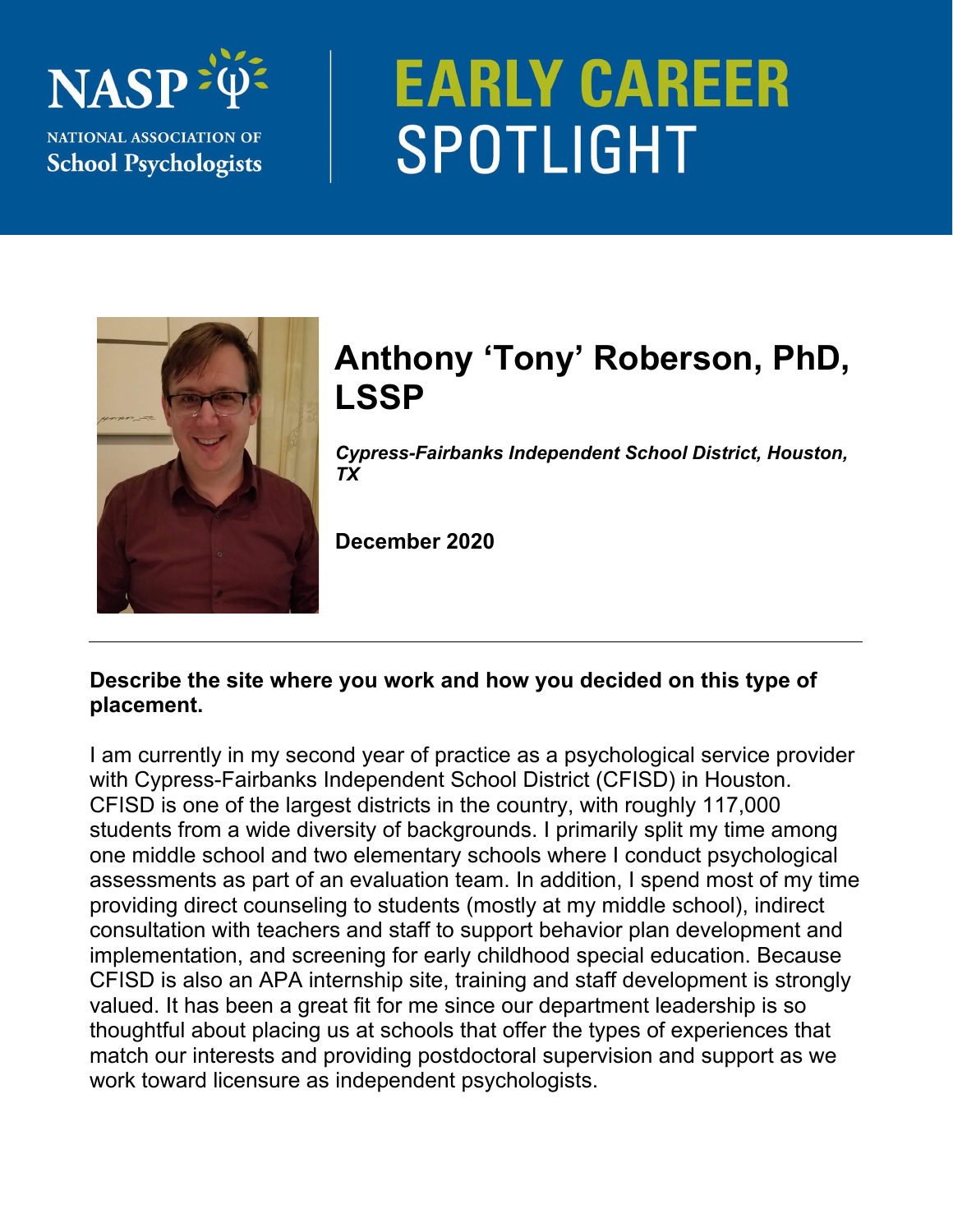# **What are your areas of expertise at this point in your career?**

At this point, I have developed expertise with integrating acceptance and commitment training (ACT) into both student counseling sessions and consultation with teachers to support students indirectly. I have also focused extensively on analyzing, interpreting, and communicating data trends from multitiered systems of behavioral support (e.g., school-wide positive behavior interventions and supports) and universal mental health screening initiatives, particularly for making recommendations to stakeholders regarding policy and systems-level interventions.

# **Describe your engagement in the local community and how this impacts your work?**

I had the opportunity to attend the 2017 GW/NASP Public Policy Institute, where I learned about the importance of advocacy in advancing our profession and ultimately better supporting our students. I got to practice those advocacy skills that same week by speaking with senators and representatives from my home state of Missouri, teaching them about our practice, and urging them to support legislation that helps the profession flourish, such as allowing school psychologists to bill Medicaid. Although I am relatively new to Houston, I have worked to learn about local policy initiatives that impact students and school psychological practice via communications from the Texas Association of School Psychologists (TASP), our state association. I also draw from the TASP website regarding resources for parents and teachers related to psychological and educational supports. Finally, I try to make my voice heard on topics that impact our professional role in Texas by writing to my local and state representatives and participating in public comment about relevant issues, such as the involvement of physicians during Other Health Impairment evaluations.

#### **Describe a challenge that you have faced in your early career. How did you handle it and what advice do you have for others with similar challenges?**

In my first year of practice, I often felt hesitant to speak up during meetings, as I was still learning about the work culture and procedures of the district, did not want to overstep, and sometimes second-guessed my own opinions. After a while, I started pushing through the discomfort and voicing my opinion more. Although there were sometimes disagreements, I was mostly met with positive feedback about my recommendations and perspective. My advice to others starting out would be to have confidence in your training and know that you